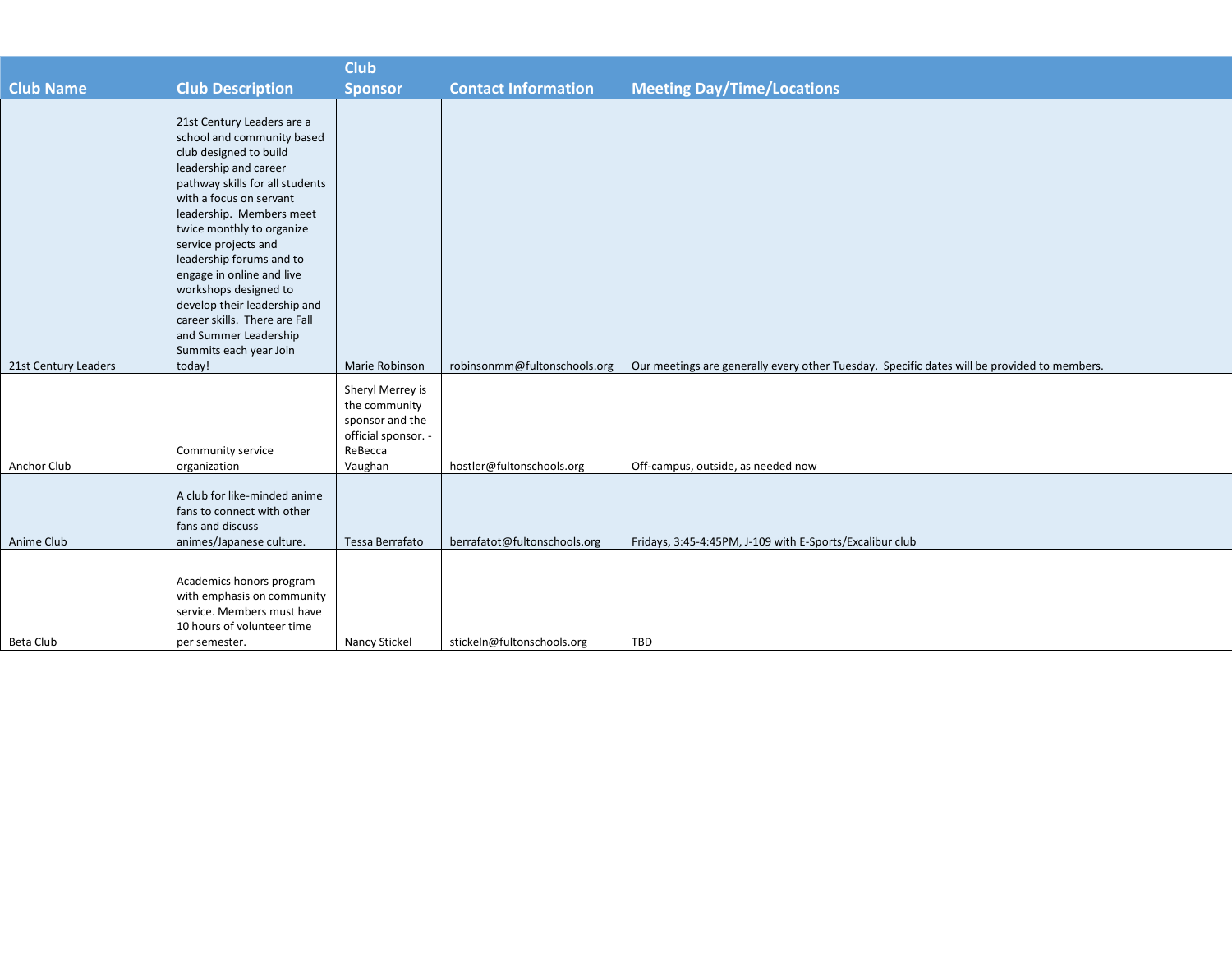| <b>Black Student Union (BSU)</b> | Black Student Union (BSU) is<br>an all-inclusive club to bring<br>awareness to issues Black<br>students may face at school,<br>in the community, and in this<br>country. We do not only<br>highlight the issues, but we<br>also bring praise to the many<br>accomplishments that have<br>been made within the Black<br>community. BSU is a safe,<br>educational, and welcoming<br>environment to all students<br>at Centennial. We hope that<br>you join!<br>To read!! To explore the | Brianna Harris          | harrisb2@fultonschools.org   | Meetings are on the 1st Wednesday of every month from 3:45 to 4:45pm in Room I-56.        |
|----------------------------------|---------------------------------------------------------------------------------------------------------------------------------------------------------------------------------------------------------------------------------------------------------------------------------------------------------------------------------------------------------------------------------------------------------------------------------------------------------------------------------------|-------------------------|------------------------------|-------------------------------------------------------------------------------------------|
| <b>Book Club</b>                 | world of and expand<br>knowledge in literature and<br>find links and relationships<br>between fiction and the<br>world we live in.                                                                                                                                                                                                                                                                                                                                                    | Kate McKay /<br>Leah Ma | mckay@fultonschools.org      | days TBD /during 3 period flex / in the Learning Commons                                  |
| Centennial Knights Players       | This is our schools<br>drama/theatre department.<br>The Centennial Knights<br>Players includes all things<br>related to CHS theatre:<br>productions, clubs, &<br>activities.                                                                                                                                                                                                                                                                                                          | Abigail Harris          | harrisa8@fultonschools.org   | Meetings vary but are announced on the Centennial Knights Players Teams Page.             |
| Chick-Fil-A Leader Academy       | CFA Leader Academy is a<br>national high school<br>leadership program that<br>provides students the<br>platform necessary to impact<br>their communities through<br>service. Students are<br>welcomed by application:<br>https://chscfaleaderacademy<br>.weebly.com/.                                                                                                                                                                                                                 | Nsikan Ekpo             | Ekpon@fultonschools.org      | 3rd Thursday of every month                                                               |
| CHS Fencing Club                 | The fencing club is a place to<br>learn about epee fencing,<br>practice, and participate in<br>tournaments through the<br>Georgia High School Fencing<br>League.                                                                                                                                                                                                                                                                                                                      | Daniel Blanchard        | blanchardd@fultonschools.org | Mondays at 3:30 and Wednesdays at 3:30 in the cafeteria - practices go until 5:30 or 6:00 |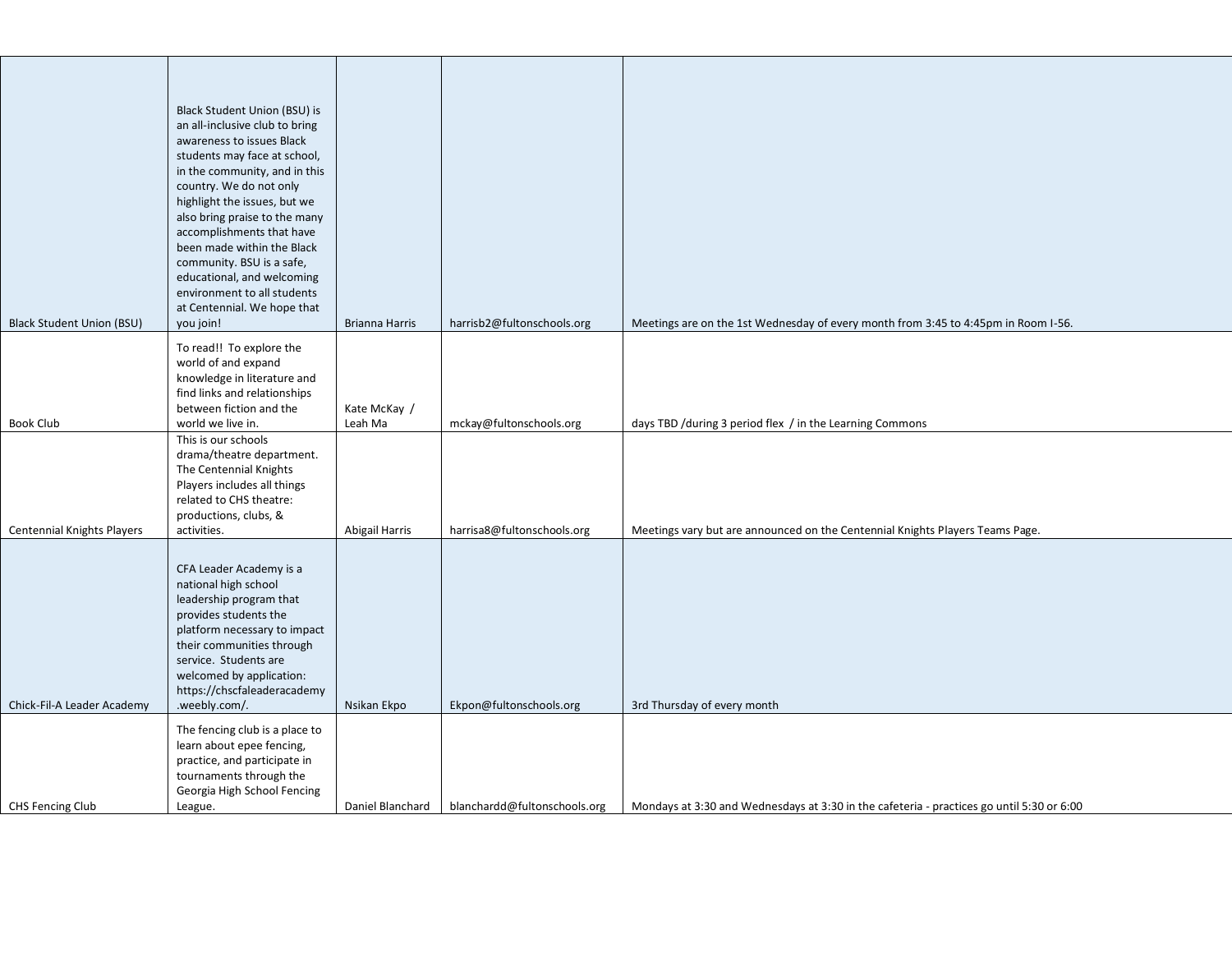| College and Career Club                      | The College and Career Club<br>mission is to inform students<br>of their opportunities after<br>high school. Club meetings<br>consist of student-led<br>discussions and activities that<br>promote post-secondary<br>readiness in a more relaxed<br>setting.                                                                                                                                                                                                                                                                       | Nsikan Ekpo         | Ekpon@fultonschools.org                                            | Monthly                                                                                                                                             |
|----------------------------------------------|------------------------------------------------------------------------------------------------------------------------------------------------------------------------------------------------------------------------------------------------------------------------------------------------------------------------------------------------------------------------------------------------------------------------------------------------------------------------------------------------------------------------------------|---------------------|--------------------------------------------------------------------|-----------------------------------------------------------------------------------------------------------------------------------------------------|
|                                              |                                                                                                                                                                                                                                                                                                                                                                                                                                                                                                                                    |                     |                                                                    |                                                                                                                                                     |
|                                              | A place for students to gather<br>and learn about creative<br>writing. We will be exploring<br>fiction, creative nonfiction,<br>screenplays, and poetry. In<br>this club, students will learn<br>how to write in each genre<br>and workshop one another's'                                                                                                                                                                                                                                                                         |                     |                                                                    |                                                                                                                                                     |
| <b>Creative Writing Club</b>                 | pieces.                                                                                                                                                                                                                                                                                                                                                                                                                                                                                                                            | Tina Ng             | ngtl@fultonschools.org                                             | Interest meeting is next Wednesday 8/25 at 3:30 in H03. The club will meet bi-monthly, and we will determine the day                                |
| <b>Excalibur Esports Team</b>                | Competitive video game<br>team that competes online<br>against high schools all over<br>the country through the High<br>School Esports League.                                                                                                                                                                                                                                                                                                                                                                                     | <b>Ariel Raines</b> | rainesa1@fultonschools.org<br>(Room G-59)                          | Fridays after school 3:30-4:30 Room J-109                                                                                                           |
| FBLA (Future Business<br>Leaders of America) | <b>FBLA (Future Business</b><br>Leaders of America) is the<br>largest business Career and<br><b>Technical Student</b><br>Organization in the world.<br>Each year, FBLA helps over<br>230,000 members prepare<br>for careers in business and<br>technology. FBLA inspires<br>and prepares students to<br>become community-minded<br>business leaders in a global<br>society through relevant<br>career preparation and<br>leadership experiences. We<br>have social and community<br>events. Membership is open<br>to ALL students! |                     |                                                                    | Marie Robinson   robinsonmm@fultonschools.org   Meeting Information: Wednesdays at 7:30 a.m. in Room I18--Contact Mrs. Robinson for specific dates. |
| Fellowship of Christian<br>Athletes          | Gathering of any students<br>that have some form of faith<br>to eat, talk, and grow as high<br>school students.                                                                                                                                                                                                                                                                                                                                                                                                                    | Martel Wisdom       | email:<br>wisdomm@fultonschools.org;<br>phone number: 770 733 6483 | Fridays/7:45 am/ J-103                                                                                                                              |
|                                              | For students who enjoy                                                                                                                                                                                                                                                                                                                                                                                                                                                                                                             |                     |                                                                    |                                                                                                                                                     |
|                                              | getting together and learning                                                                                                                                                                                                                                                                                                                                                                                                                                                                                                      |                     | wiesendanger@fultonschools.or                                      |                                                                                                                                                     |
| french club                                  | French                                                                                                                                                                                                                                                                                                                                                                                                                                                                                                                             | ml wiesendanger     | g                                                                  | once a other, in h22 at 3:30 - the day changes                                                                                                      |
|                                              |                                                                                                                                                                                                                                                                                                                                                                                                                                                                                                                                    |                     |                                                                    |                                                                                                                                                     |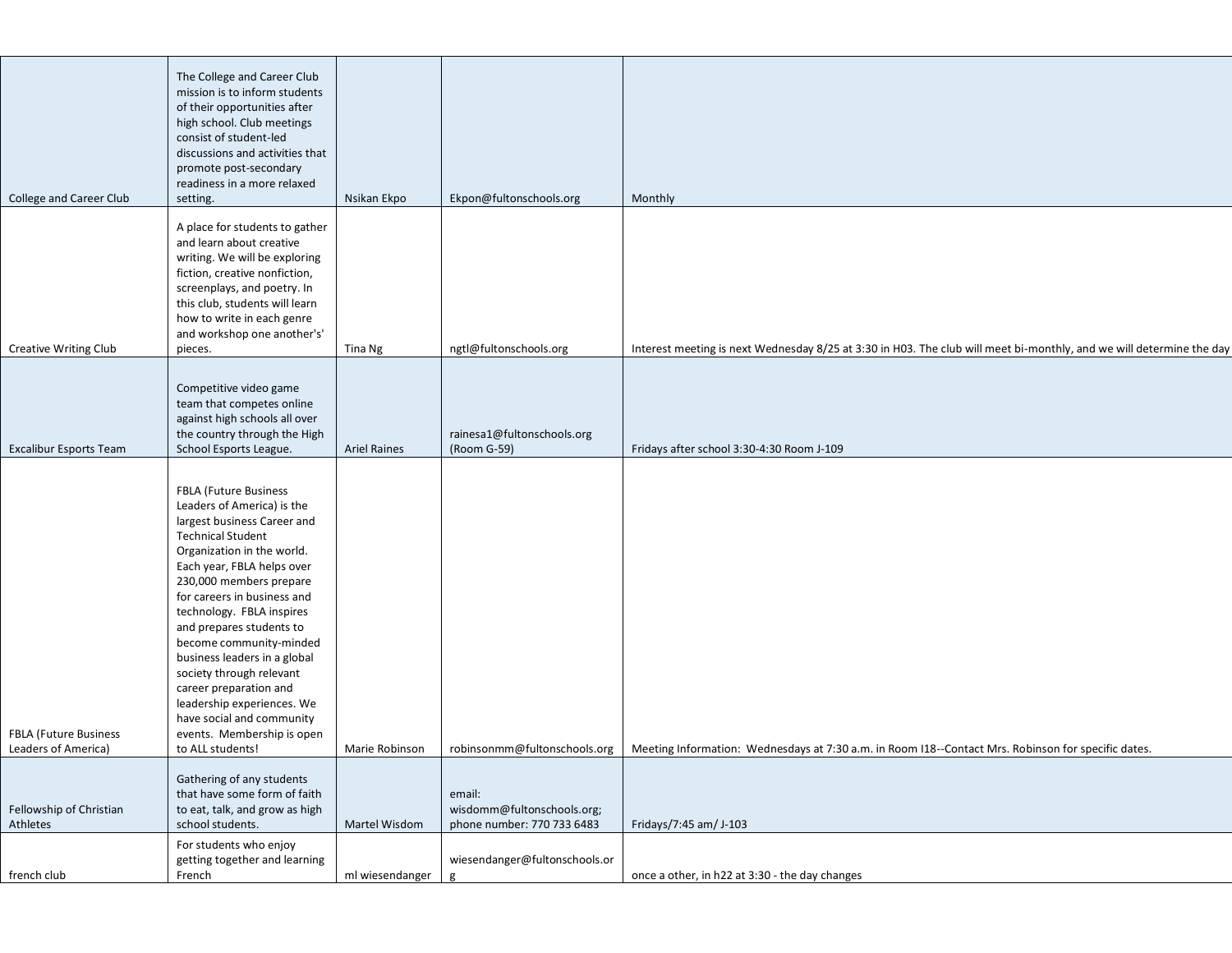| Future Business Leaders of     |                                                                                                                                                                                                                                                                                                                                     |                                        |                                                         |                                                                           |
|--------------------------------|-------------------------------------------------------------------------------------------------------------------------------------------------------------------------------------------------------------------------------------------------------------------------------------------------------------------------------------|----------------------------------------|---------------------------------------------------------|---------------------------------------------------------------------------|
| America                        | <b>CTAE Business club</b>                                                                                                                                                                                                                                                                                                           | Marie Robinson                         | hightowert@fultonschools.org                            | Sept 7, Oct 5, Nov 7:30 AM room I-18                                      |
| Gay Straight Alliance          | A student-run organization<br>that unites LGBTQ+ and allied<br>Knights to build community<br>and organize around issues<br>impacting them in their<br>schools and communities.                                                                                                                                                      | Alexaundra<br>Swann & Jessica<br>Daily | swanna@fultonschools.org &<br>dailyjr@fultonschools.org | TBD                                                                       |
|                                | A nonprofit organization<br>helping Hispanic students<br>develop a sense of<br>community. Also, we provide<br>students with intensive<br>leadership development<br>training, educational<br>coaching, resources and<br>community service                                                                                            |                                        |                                                         |                                                                           |
| HoPe                           | opportunities.<br><b>Future Healthcare</b>                                                                                                                                                                                                                                                                                          | Marjorie Araujo                        | araujom@fultonschools.org                               | Last Wednesday of every month at 3:30 in room H-19                        |
| <b>HOSA</b>                    | Professionals                                                                                                                                                                                                                                                                                                                       | Christina Branch                       | branchc@fultonschools.org                               | Wednesday morning at 745-815                                              |
| Jewish Student Union (JSU)     |                                                                                                                                                                                                                                                                                                                                     | Weigand                                | weigand@fultonschools.org                               | <b>TBA</b>                                                                |
| <b>JROTC</b>                   | This is an elective class.                                                                                                                                                                                                                                                                                                          | Jon Nepute                             | neputej@fultonschools.org                               | Daily class.                                                              |
| Kindnest Club                  | clothing bank-offering free<br>shipping to students. thrift<br>shopping for free                                                                                                                                                                                                                                                    | Fundingsland                           | fundingslandm@fultonschools.o<br>rg H80B-               | <b>TBD</b>                                                                |
| Model UN                       | Students in Model UN will<br>participate in conferences<br>where they will represent a<br>nation and solve global issues<br>from that country's point of<br>view                                                                                                                                                                    | Mack Hennessey                         | hennesseym@fultonschools.org                            | Every other Thursday after school - Learning Commons                      |
| Mu Alpha Theta                 | Honor's Society for<br>mathematics                                                                                                                                                                                                                                                                                                  | Yechan Joy Lee                         | (678) 929-7699                                          | 1st Wednesday of every month 3:30-4:00p.m.                                |
| <b>National Honors Society</b> | The National Honor Society<br>chapter of Centennial High<br>School is a duly chartered<br>and affiliated chapter of this<br>prestigious national<br>organization. Membership is<br>open to those students who<br>meet the required standards<br>in four areas of evaluation:<br>scholarship, service,<br>leadership, and character. | Alexaundra<br>Swann                    | swanna@fultonschools.org                                | 2nd Tuesday of the month (AM or PM; it varies based on student schedules) |
|                                | A place where students can<br>work on their science fair                                                                                                                                                                                                                                                                            |                                        |                                                         |                                                                           |
| Science Fair Club              | projects after school.                                                                                                                                                                                                                                                                                                              | Tessa Berrafato                        | berrafatot@fultonschools.org                            | Tuesdays, 3:45-4:45PM, J-106                                              |